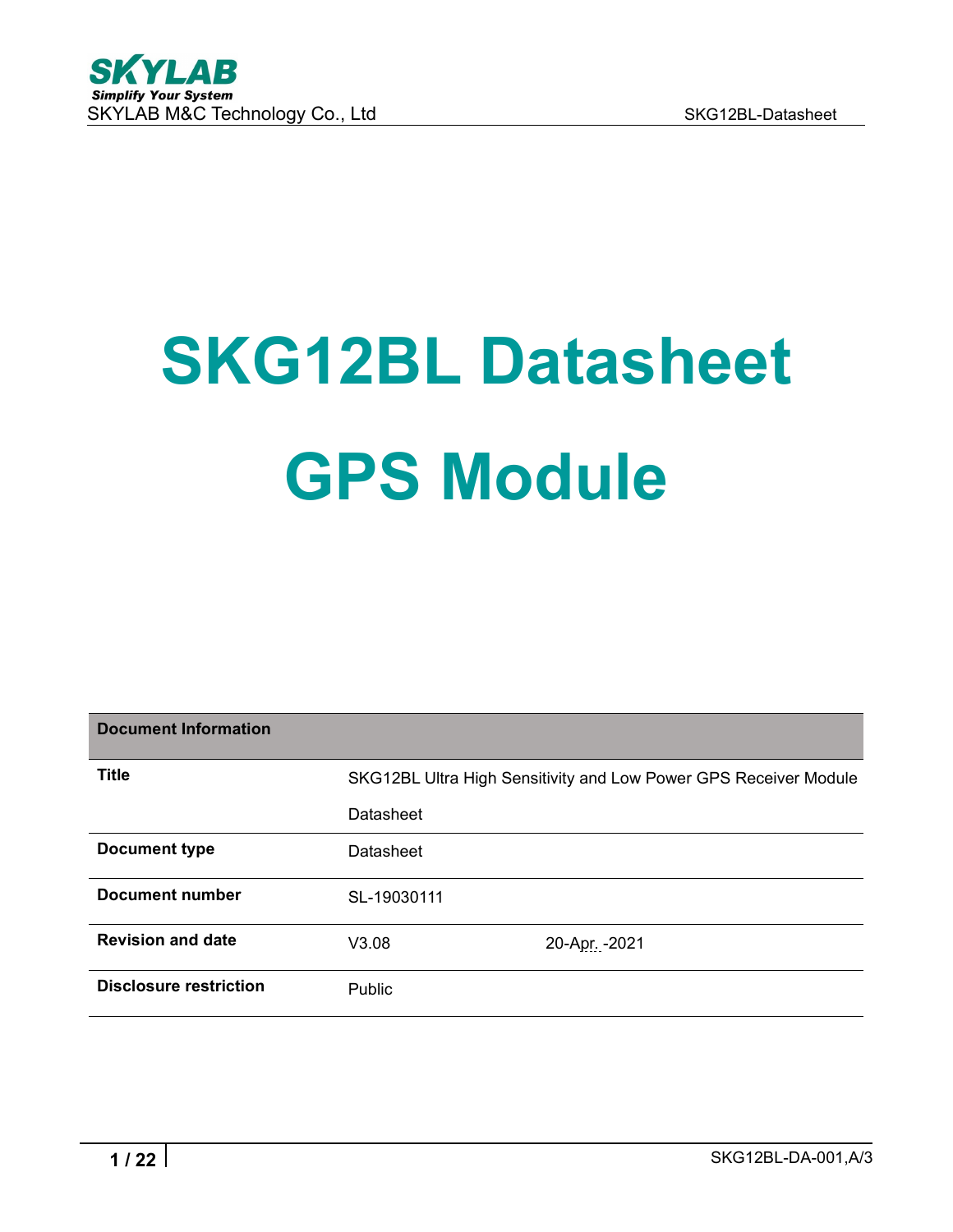## **Revision History:**

| <b>Revision</b> | <b>Description</b>                | <b>Approved</b> | <b>Date</b> |
|-----------------|-----------------------------------|-----------------|-------------|
| V1.01           | Initial release to V1.01          | Woody           | 20120708    |
| V2.01           | Update office's address           | George          | 20131119    |
| V3.03           | Update firmware                   | Woody           | 20150313    |
| V3.04           | Update certification information  | George          | 20170831    |
| V3.05           | Add specification of Coplanarity  | Benson          | 20190305    |
| V3.06           | PCB thickness from 0.6mm to 0.8mm | George          | 20190419    |
| V3.07           | <b>Update Power Supply</b>        | George          | 20200803    |
| V3.08           | Update format                     | Wendy           | 20210420    |

SKYLAB reserves all rights to this document and the information contained herein. Products, names, logos and designs described herein may in whole or in part be subject to intellectual property rights. Reproduction, use, modification or disclosure to third parties of this document or any part thereof without the express permission of SKYLAB is strictly prohibited.

The information contained herein is provided "as is" and SKYLAB assumes no liability for the use of the information. No warranty, either express or implied, is given, including but not limited, with respect to the accuracy, correctness, reliability and fitness for a particular purpose of the information. This document may be revised by SKYLAB at any time. For most recent documents, visit www.skylab.com.cn.

Copyright © 2012, Skylab M&C Technology Co., Ltd.

SKYLAB® is a registered trademark of Skylab M&C Technology Co., Ltd in China.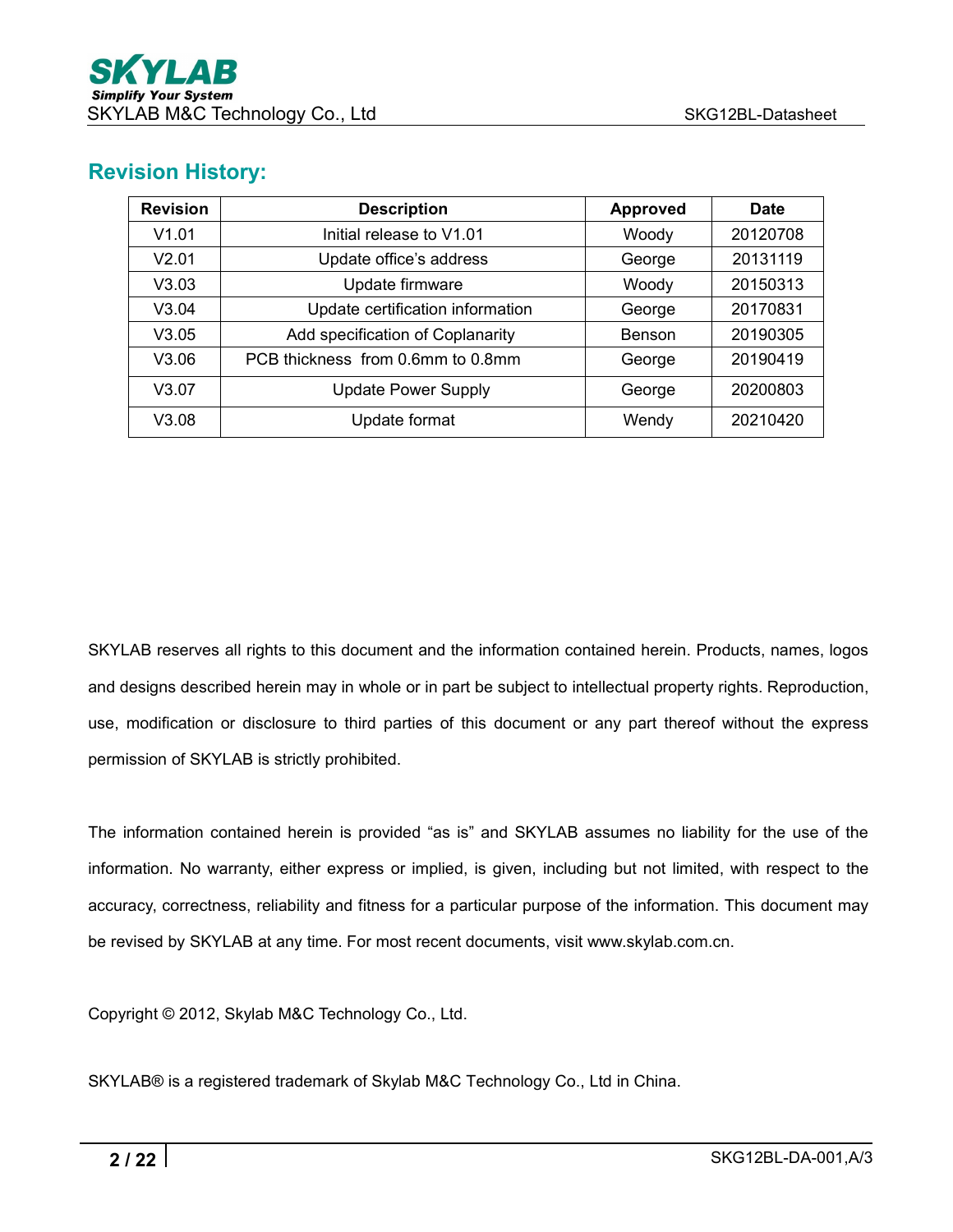# **Contents**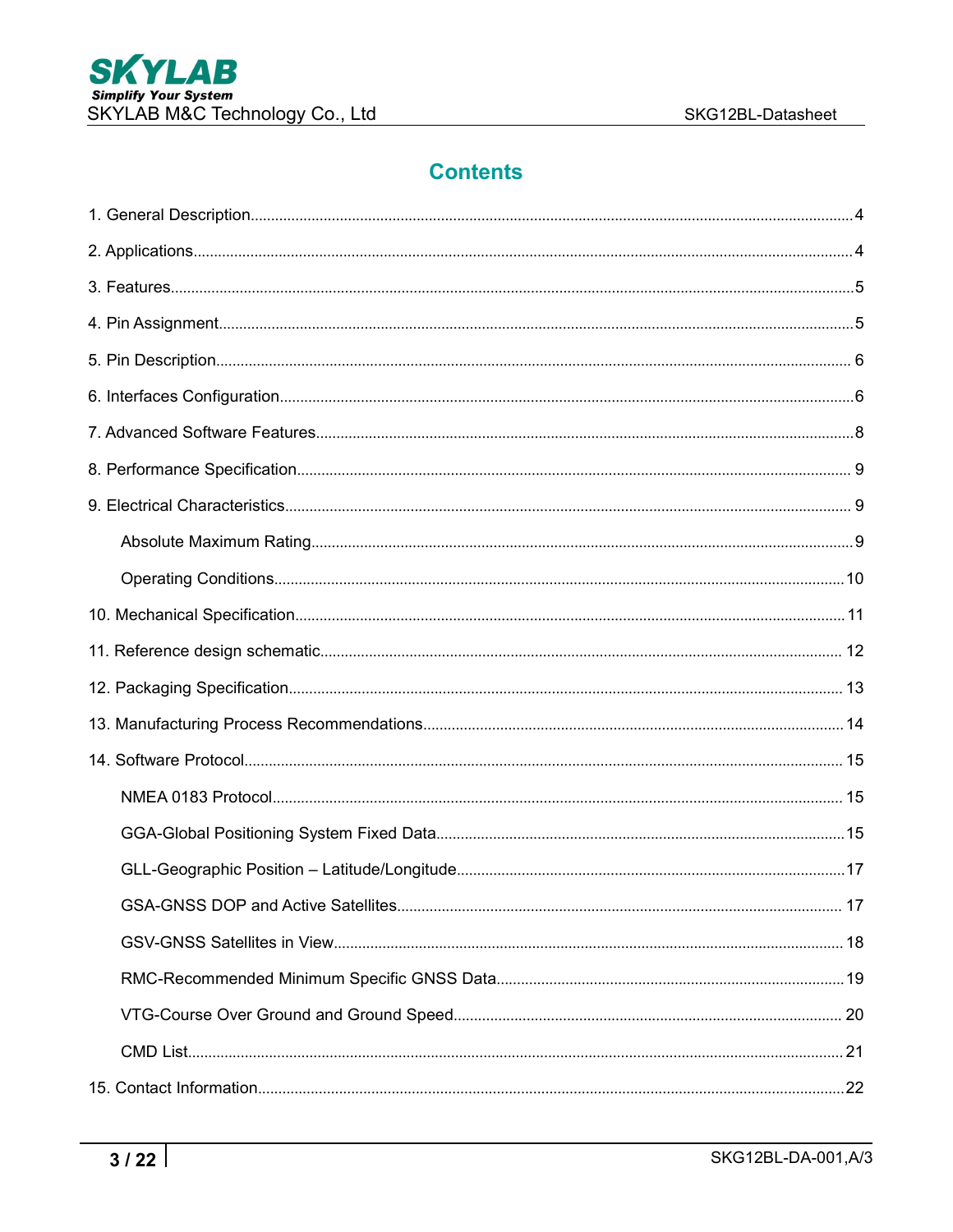# <span id="page-3-0"></span>**1. General Description**

The SKG12BL is a complete GPS engine module that features super sensitivity, ultra low power and small form factor. The GPS signal is applied to the antenna input of module, and a complete serial data message with position, velocity and time information is presented at the serial interface with NMEA protocol or custom protocol.

It is based on the high performance features of the MediaTek MT3337 single-chip architecture, Its –165dBm tracking sensitivity extends positioning coverage into place like urban canyons and dense foliage environment where the GPS was not possible before. The small form factor and low power consumption make the module easy to integrate into portable device like PNDs, mobile phones, cameras and vehicle navigation systems.



**Figure 1: SKG12BL Top View**

# <span id="page-3-1"></span>**2. Applications**

- LBS (Location Based Service)
- **PND (Portable Navigation Device)**
- **Now Vehicle navigation system**
- Mobile phone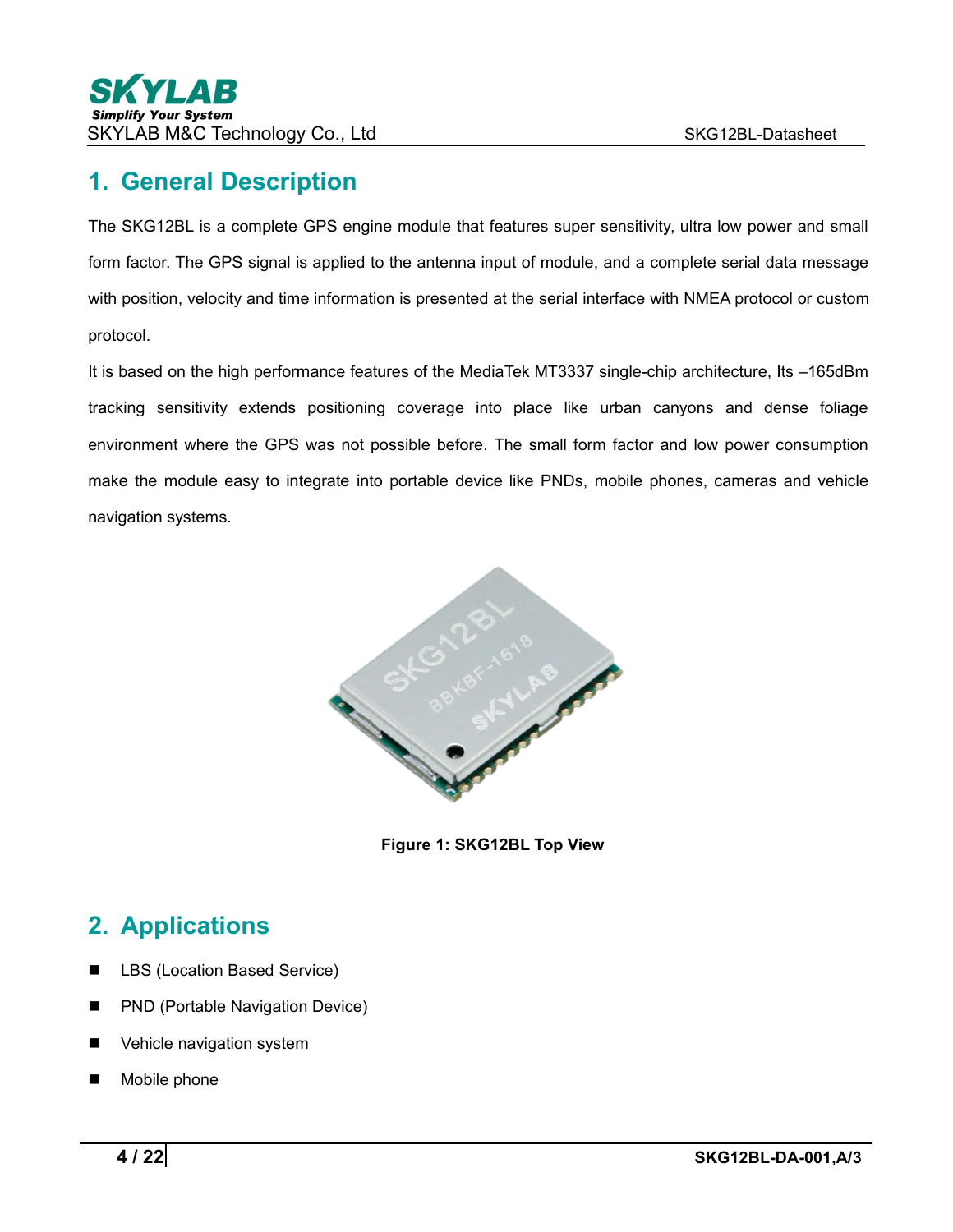## <span id="page-4-0"></span>**3. Features**

- **Ultra high sensitivity: -165dBm**
- Extremely fast TTFF at low signal level
- Built-in 12 multi-tone active interference canceller
- **Ultra low power consumption**
- ±20ns high accuracy time pulse (1PPS)
- NMEA Output: GGA,GSA,GSV,RMC,VTG,GLL
- Support QZSS
- Advanced Features: Aiding EPO;EASY
- Small form factor: 16.0 x 12.2 x 2.4mm
- FCC compliance
- CE certificated
- RoHS certificated (Lead-free)

# <span id="page-4-1"></span>**4. Pin Assignment**



**Figure 2: SKG12BL Pin Package**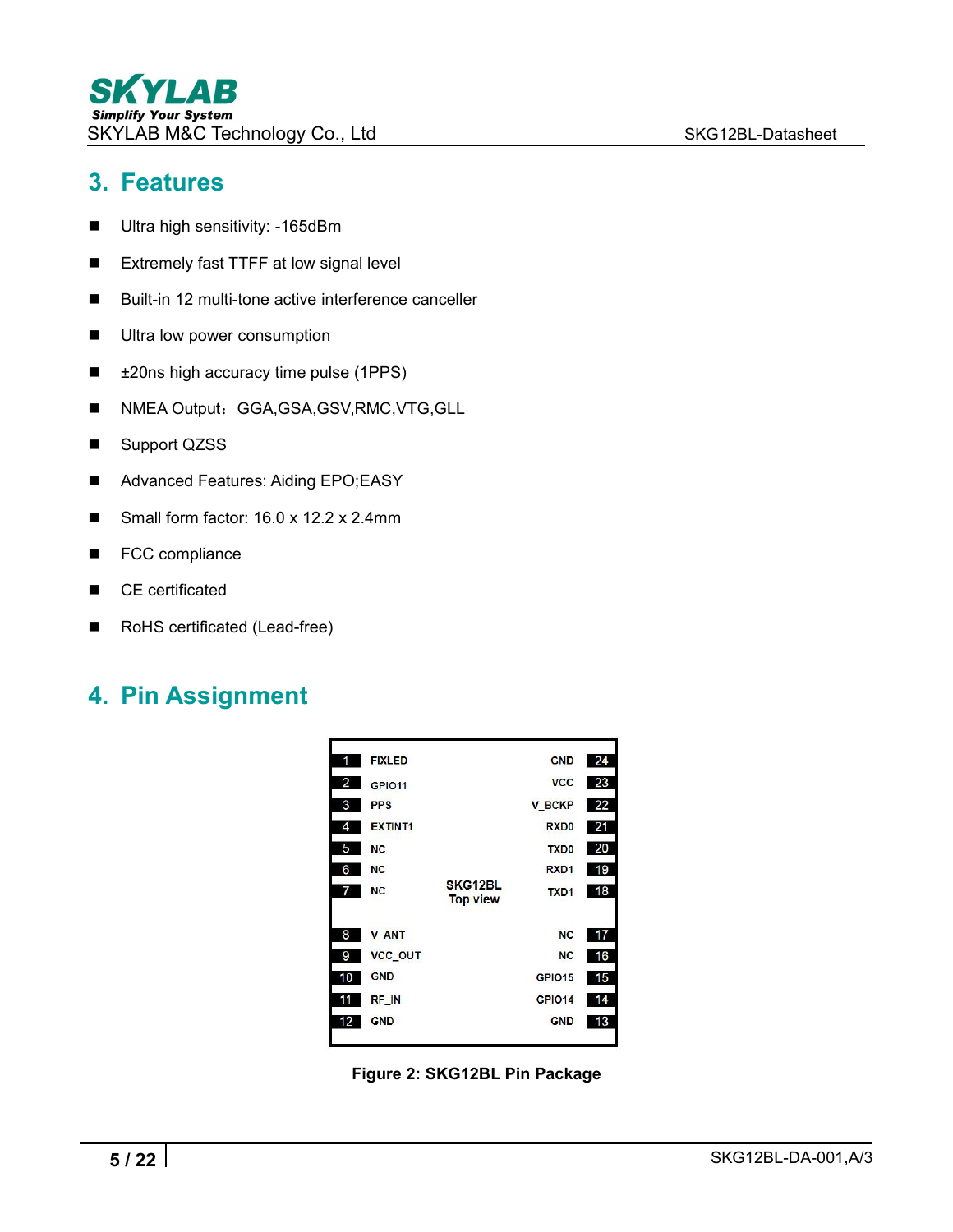# <span id="page-5-0"></span>**5. Pin Description**

| Pin No.        | Pin name         | I/O     | Description                                        | Remark                                  |
|----------------|------------------|---------|----------------------------------------------------|-----------------------------------------|
| 1              | <b>FIXLED</b>    | $\circ$ | Reserved                                           | Leave open if not used                  |
| $\overline{2}$ | GPIO11           | I/O     | General Purpose I/O                                | Leave open if not used                  |
| 3              | <b>PPS</b>       | $\circ$ | Time Pulse Signal                                  | Leave open if not used                  |
| 4              | EXTINT1          |         | <b>External Interrupt</b>                          | Leave open if not used                  |
| 5              | <b>NC</b>        |         |                                                    |                                         |
| 6              | <b>NC</b>        |         |                                                    |                                         |
| $\overline{7}$ | <b>NC</b>        |         |                                                    |                                         |
| 8              | V ANT            | L       | Active<br>Antenna<br>External<br>Voltage<br>Supply | Leave open if not used                  |
| 9              | VCC OUT          | $\circ$ | VCC power output                                   | Leave open if not used                  |
| 10             | <b>GND</b>       | G       | Ground                                             |                                         |
| 11             | RF IN            |         | <b>GPS Signal Input</b>                            | $50\Omega$ @1.57542GHz, DC block inside |
| 12             | <b>GND</b>       | G       | Ground                                             |                                         |
| 13             | <b>GND</b>       | G       | Ground                                             |                                         |
| 14             | GPIO14           | I       | UART0 Baud rate configuration pin                  | Leave open if not used                  |
| 15             | GPIO15           |         | UART0 Baud rate configuration pin                  | Leave open if not used                  |
| 16             | <b>NC</b>        |         |                                                    |                                         |
| 17             | <b>NC</b>        |         |                                                    |                                         |
| 18             | TXD1             | $\circ$ | <b>UART Serial Data Output 1</b>                   | Leave open if not used                  |
| 19             | RXD1             |         | <b>UART Serial Data Input 1</b>                    | Leave open if not used                  |
| 20             | TXD <sub>0</sub> | $\circ$ | <b>UART Serial Data Output 0</b>                   | Leave open if not used                  |
| 21             | RXD <sub>0</sub> | I       | <b>UART Serial Data Input 0</b>                    | Leave open if not used                  |
| 22             | V BCKP           | I       | RTC and backup SRAM power                          | Operating range: 2.0V to 4.2V           |
| 23             | <b>VCC</b>       | P       | <b>Module Power Supply</b>                         | Operating range: 3.0V to 4.2V           |
| 24             | <b>GND</b>       | G       | Ground                                             | Leave open if not used                  |

# <span id="page-5-1"></span>**6. Interfaces Configuration**

#### **Power Supply**

Regulated power for the SKG12BL is required. The input voltage Vcc should be 3.0V to 4.2V range, current is no less than 100mA. Suitable decoupling must be provided by external decoupling circuitry(10uF and 0.

1uF). It can reduce the Noise from power supply and increase power stability.

Main power supply Vcc current varies according to the processor load and satellite acquisition. Maximum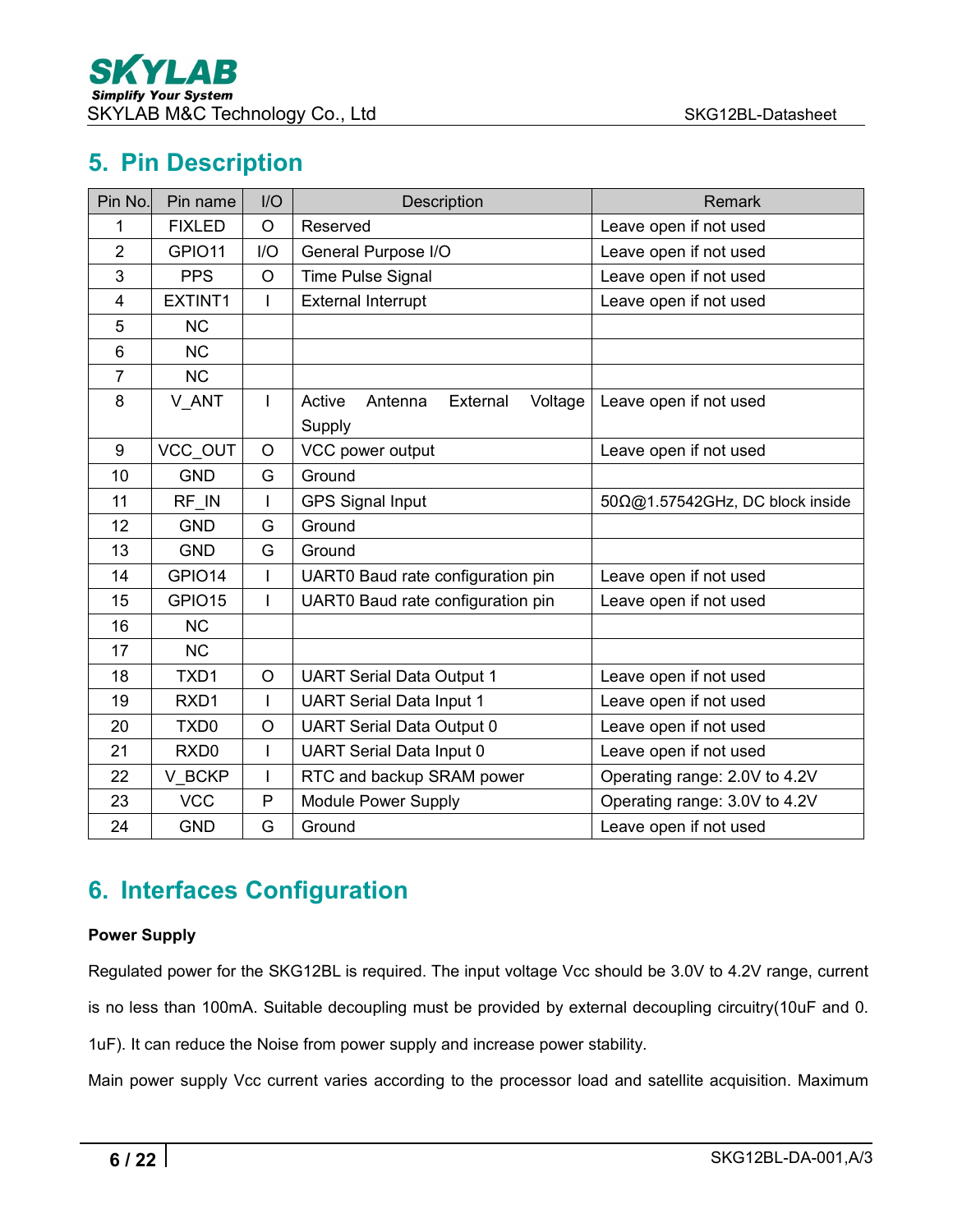Vcc peak current is about 30 mA during acquisition.<br>The power LDO is important to supply sufficient current and make the power clean and stable. VCC supply ripple voltage should meet the requirement:  $54mV$  (RMS) max  $@f=0...$  3MHz and  $15mV$  (RMS) max $@f>$ 3MHz. You should choose the LDO without built-in output high-speed discharge function to keep long output voltage drop-down period.

#### **Backup Battery Power**

In case of a power failure on pin Vcc, real-time clock and backup RAM are supplied through pin V\_BCKP. This enables the SKG12BL GPS Receiver to recover from power failure with either a hot start or a warm start (depending on the duration of Vcc outage). If no Backup Battery is connected, the receiver performs a cold start upon powered up.

Backup Battery Power V\_BCKP draws typically 7 uA current in backup state.

#### **Reset**

The SKG12BL modules include a RESET pin. Driving RESET low activates a hardware reset of the system. RESET is only an input and will not reset external circuitry. At power down the reset is forced when the Vcc drops below 2.7V.

**NOTE**

If not used, leave RESET not connected (floating).

#### **Antenna**

The SKG12BL GPS receiver is designed for supporting the active antenna or passive antenna connected with pin RF\_IN. The gain of active antenna should be no more than 25dB (18~20dB Typical). The maximum noise figure should be no more than 1.5dB and output impedance is at 50 Ohm.

**NOTE**

With passive antenna keep the cable loss at minimum(<1dB).

**UART Ports**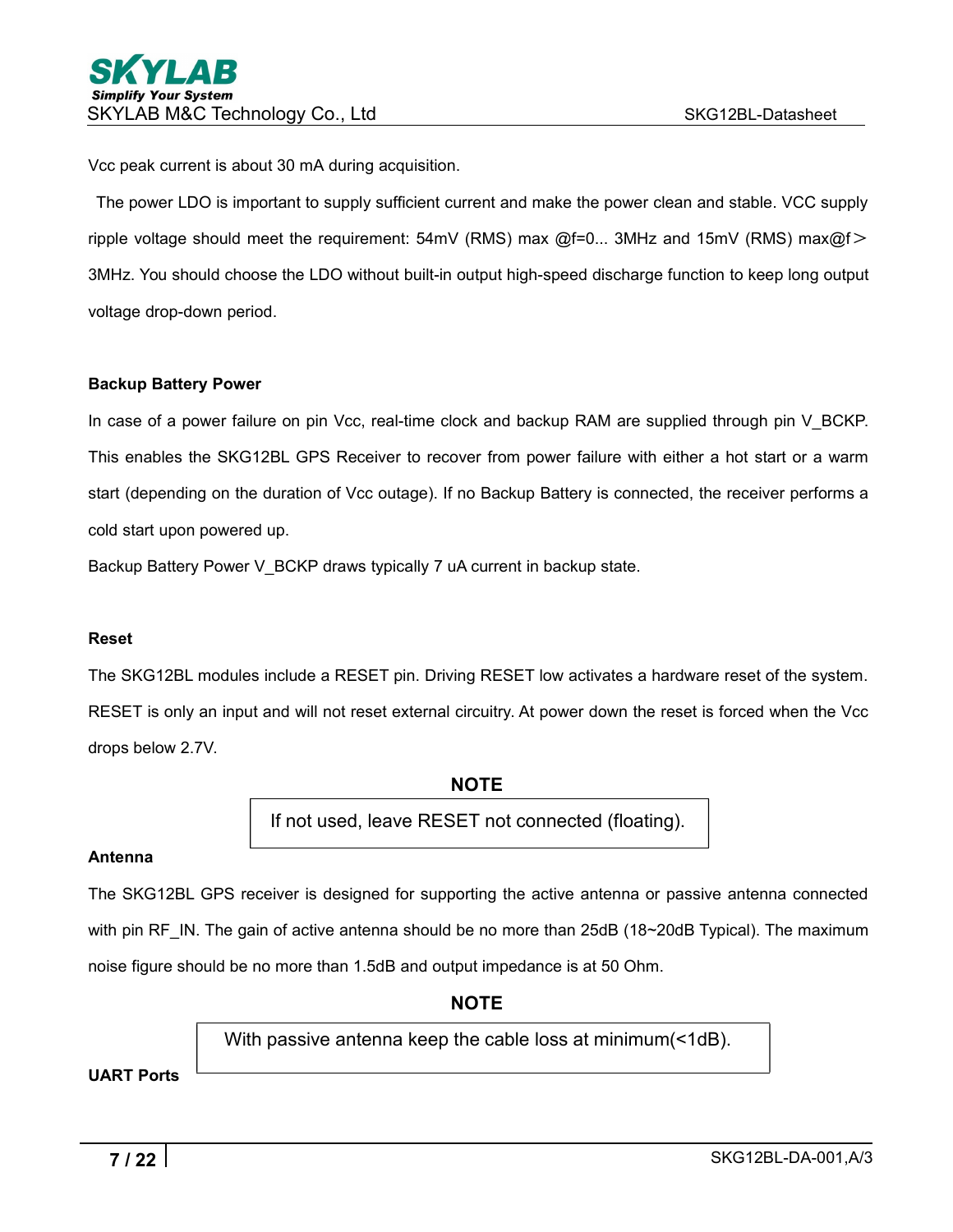UART0 is use for NMEA output and command input, UART1 is use for RTCM input. The UART0 Baud rate can be configured as seen in table below . Default settings in bold.

| <b>Baud rate</b> | Pin14         | Pin <sub>15</sub> |
|------------------|---------------|-------------------|
| 9600bps          | <b>NC</b>     | NC                |
| 4800bps          | 10K pull-down | NC.               |
| 115200bps        | <b>NC</b>     | 10K pull-down     |
| 38400bps         | 10K pull-down | 10K pull-down     |

#### **RF\_IN**

The transmission line must to be control impedance from RF\_IN pin to the antenna or antenna connector of your choice. (Impedance 50Ω)

#### **PPS**

A pulse per second (1 PPS) is an electrical signal that very precisely indicates the start of a second. Depending on the source, properly operating PPS signals have an accuracy ranging 10ns. The PPS signals are used for precise timekeeping and time measurement.

## <span id="page-7-0"></span>**7. Advanced Software Features**

#### **AIC\_Multi-tone active interference canceller**

Because different application (Wi-Fi , GSM/GPRS,3G/4G,Bluetooth )are integrated into navigation system , the harmonic of RF signal will influence the GPS reception , The multi- tone active-interference canceller can reject external RF interference which come from other active components on the main board , to improve the capacity of GPS reception without any needed HW change in the design .SKG12BL can cancel up to 12 independent channel interference continuous wave.

#### **EASY™**

The EASY™ is embedded assist system for quick positioning, the GPS engine will calculate and predict automatically the single emperies ( Max. up to 3 days )when power on ,and save the predict information into the memory , GPS engine will use these information for positioning if no enough information from satellites , so the function will be helpful for positioning and TTFF improvement under indoor or urban condition ,the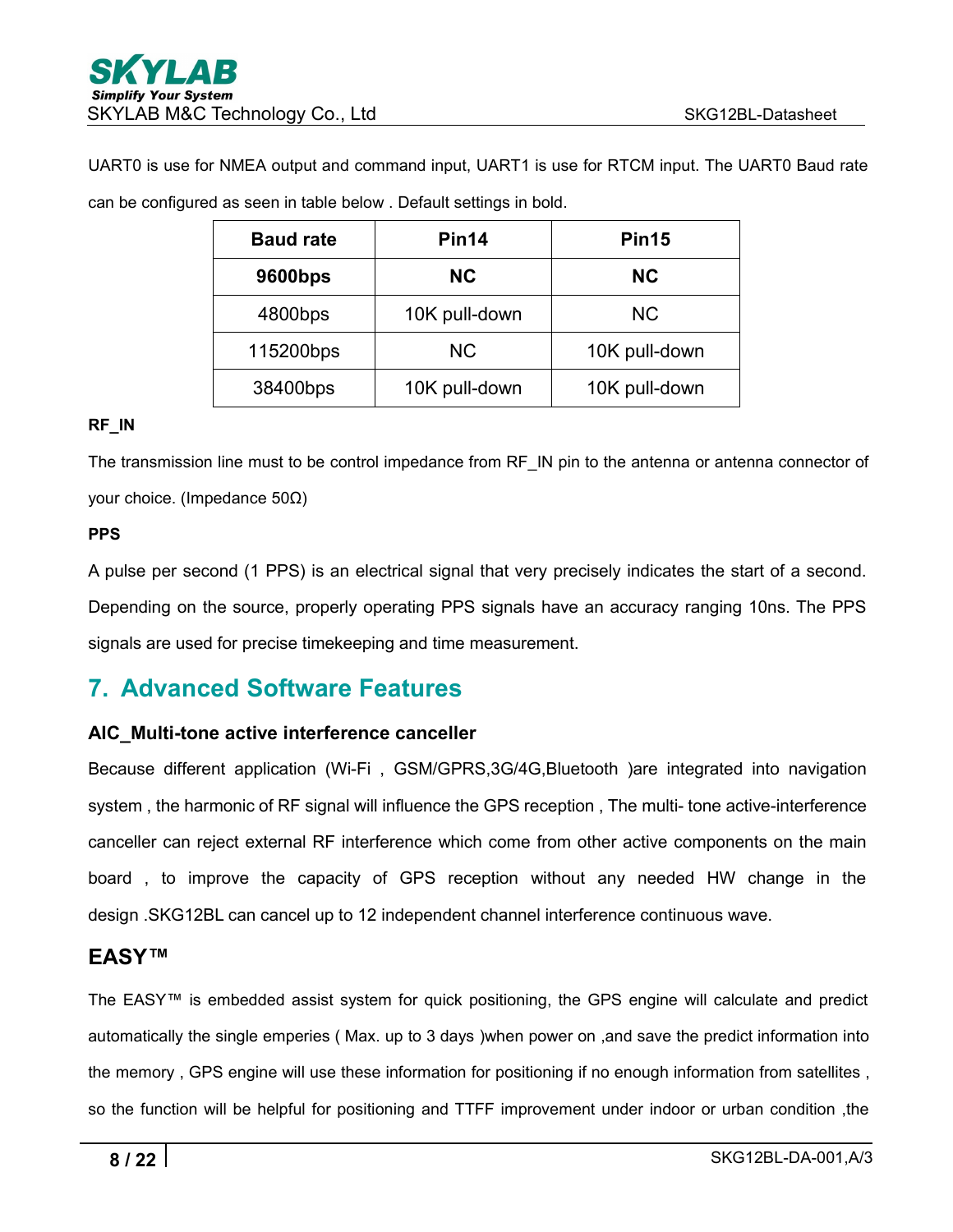Backup power (VBACKUP) is necessary .

## **Aiding EPO**

The Aiding EPO supply the predicated Extended Prediction Orbit data to speed TTFF ,users can download the EPO data to GPS engine from the FTP server by internet or wireless network ,the GPS engine will use the EPO data to assist position calculation when the navigation information of satellites are not enough or weak signal zone .

# <span id="page-8-0"></span>**8. Performance Specification**

| Parameter                   | Specification      |                                                |  |  |  |
|-----------------------------|--------------------|------------------------------------------------|--|--|--|
| <b>Receiver Type</b>        | L1 frequency band, | C/A code, 22 Tracking / 66 Acquisition-Channel |  |  |  |
|                             | Tracking           | -165dBm Typical                                |  |  |  |
| Sensitivity                 | Acquisition        | -148dBm Typical                                |  |  |  |
|                             | Position           | 3.0m CEP50 without SA(Typical Open Sky)        |  |  |  |
| Accuracy                    | Velocity           | 0.1m/s without SA                              |  |  |  |
|                             | Timing (PPS)       | 20ns RMS                                       |  |  |  |
|                             | <b>Cold Start</b>  | 23s(Typical Open Sky)                          |  |  |  |
|                             | <b>Warm Start</b>  | $2-3s$                                         |  |  |  |
| <b>Acquisition Time</b>     | <b>Hot Start</b>   | 1s                                             |  |  |  |
|                             | Re-Acquisition     | $1s$                                           |  |  |  |
| Assisted GPS support        | <b>EPO</b>         |                                                |  |  |  |
|                             | Tracking           | 23mA @3.3V Typical                             |  |  |  |
| <b>Power Consumption</b>    | Acquisition        | 26mA@3.3V                                      |  |  |  |
| Navigation Data Update Rate | Max 10Hz           | Default 1Hz                                    |  |  |  |
|                             | Altitude           | Max 18,000m                                    |  |  |  |
| <b>Operational Limits</b>   | Velocity           | Max $515m/s$                                   |  |  |  |
|                             | Acceleration       | Less than 4g                                   |  |  |  |

# <span id="page-8-1"></span>**9. Electrical Characteristics**

## <span id="page-8-2"></span>**Absolute Maximum Rating**

| <b>Parameter</b>    | <b>Symbol</b> | <b>Min</b> | <b>Max</b> | <b>Units</b> |
|---------------------|---------------|------------|------------|--------------|
| <b>Power Supply</b> |               |            |            |              |
| Power Supply Volt.  | <b>VCC</b>    | $-0.3$     | 4.3        |              |
| <b>Input Pins</b>   |               |            |            |              |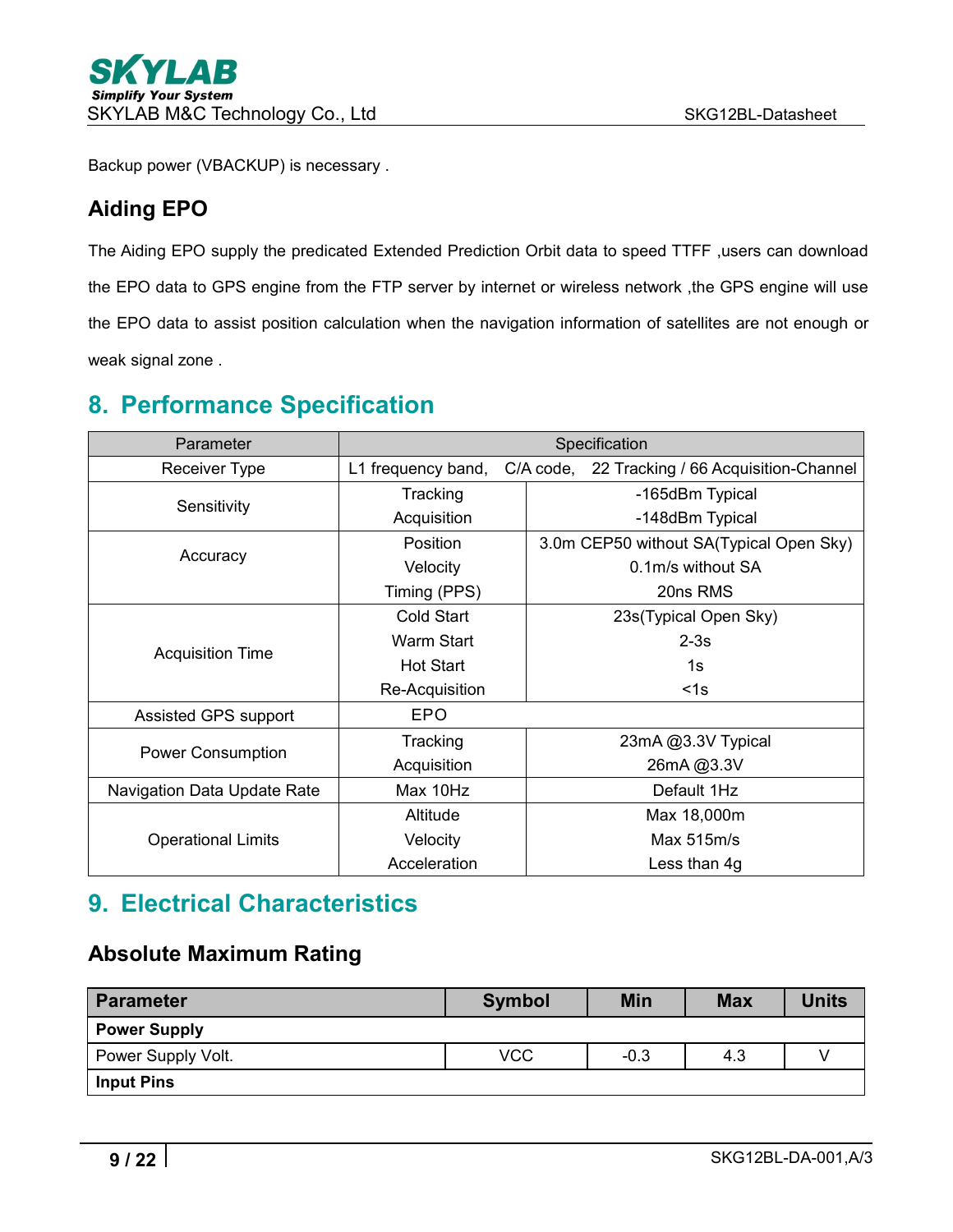| Input voltage on any input connection  | <b>VIO</b> | $-0.3$ | 3.6   | V           |
|----------------------------------------|------------|--------|-------|-------------|
| <b>Backup Battery</b>                  | V BCKP     | $-0.3$ | 4.3   | V           |
| RF input power                         | RF IN      |        | $-40$ | dBm         |
| Human Body Model ESD capability        | RF IN      |        | 2000  | v           |
| Machine Model ESD capability           | RF IN      |        | 100   |             |
| <b>Environment</b>                     |            |        |       |             |
| <b>Storage Temperature</b>             | Tstg       | $-40$  | 125   | $^{\circ}C$ |
| Peak Reflow Soldering Temperature <10s | Tpeak      |        | 260   | $^{\circ}C$ |
| Humidity                               |            |        | 95    | %           |

**Note:** Absolute maximum ratings are stress ratings only, and functional operation at the maxims is not guaranteed. Stress beyond the limits specified in this table may affect device reliability or cause permanent damage to the device. For functional operating conditions, refer to the operating conditions tables as follow.

# <span id="page-9-0"></span>**Operating Conditions**

| <b>Parameter</b>             | <b>Symbol</b>   | <b>Condition</b> | <b>Min</b>     | <b>Typ</b>     | <b>Max</b> | <b>Units</b> |
|------------------------------|-----------------|------------------|----------------|----------------|------------|--------------|
| Power supply voltage         | Vcc             |                  | 3              | 3.3            | 4.2        | $\vee$       |
| <b>Backup Battery</b>        | V BCKP          |                  | $\overline{2}$ | 3.3            | 4.2        | $\vee$       |
| Power supply voltage ripple  | Vcc PP          | $Vcc = 3.3V$     |                |                | 30         | mV           |
| Supply current, Acquisition  | Icc             | $Vcc=3.3V$       |                | 26             |            | mA           |
| Supply current, Tracking     | Icc             | $Vcc=3.3V$       |                | 23             |            | mA           |
| Supply current, backup state | Ibckp           | $Vcc=3.3V$       |                | $\overline{7}$ |            | uA           |
| VCC OUT<br>Antenna<br>bias   |                 |                  |                |                |            |              |
| supply                       | VCC OUT         |                  |                | <b>Vcc</b>     |            | $\vee$       |
| Input high voltage           | V <sub>IH</sub> |                  | $\overline{2}$ |                | 3.6        | $\vee$       |
| Input low voltage            | $V_{IL}$        |                  | $-0.3$         |                | 0.8        | $\vee$       |
| Output high voltage          | $V_{OH}$        |                  | 2.4            |                | 3.1        | V            |
| Output low voltage           | $V_{OL}$        |                  | $-0.3$         |                | 0.4        | $\vee$       |
| Operating temperature        | Topr            |                  | -40            |                | 85         | $^{\circ}C$  |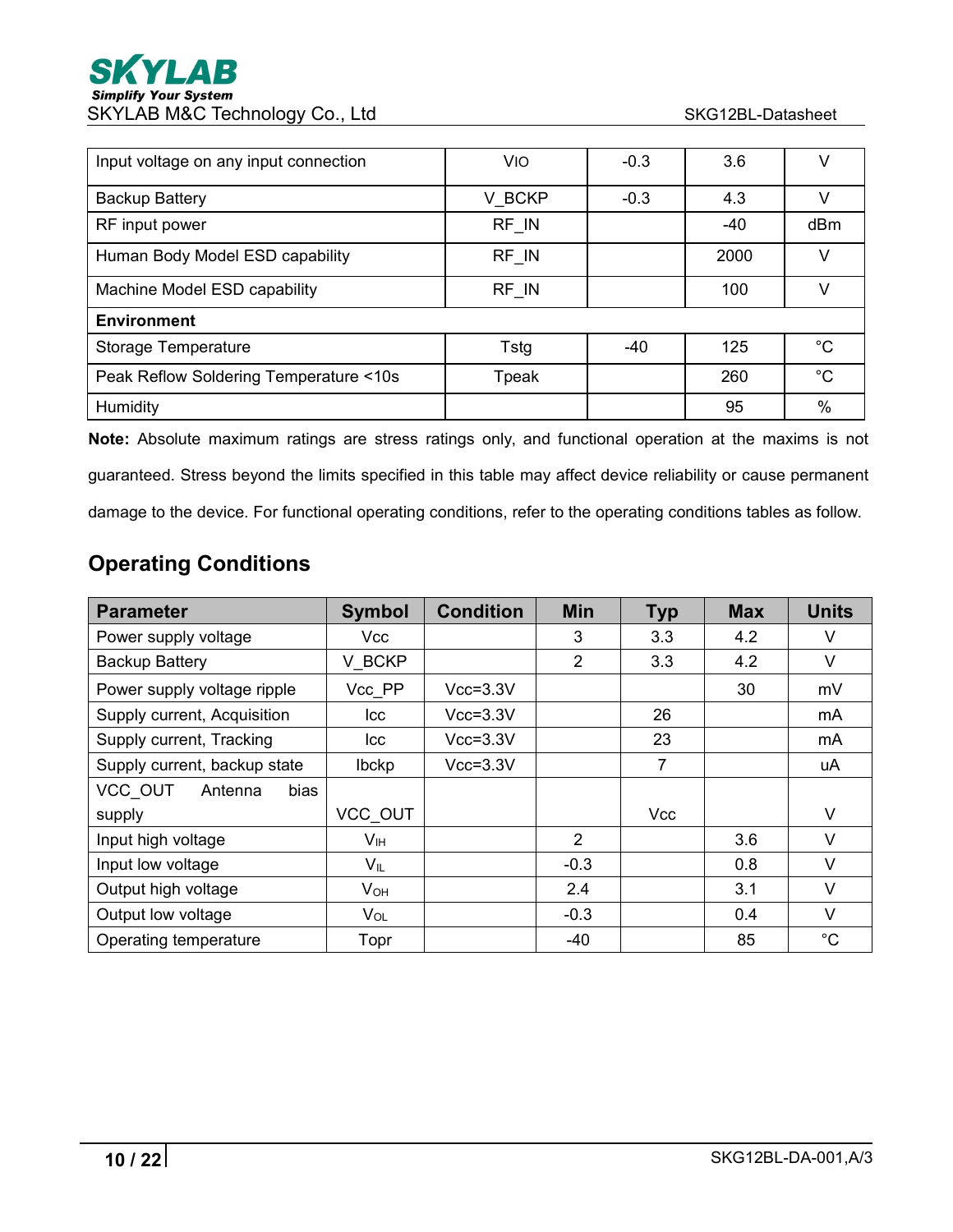# **10. Mechanical Specification**

<span id="page-10-0"></span>

| <b>Parameter</b> | specification | Jnits |
|------------------|---------------|-------|
| `oplanarity      | - -<br>_≤0. . | mm    |

| Symbol      | Min.(mm) | Typ.(mm) | Max.(mm) |
|-------------|----------|----------|----------|
| A           | 16.0     | 16.0     | 16.6     |
| B           | 12.0     | 12.2     | 12.4     |
| $\mathsf C$ | 2.2      | 2.4      | 2.6      |
| D           | 1.2      | 1.2      | 1.5      |
| E           | 1.0      | 1.1      | 1.2      |
| F           | 2.9      | 3.0      | 3.1      |
| G           | 1.2      | 1.2      | 1.5      |
| H           |          | 0.8      |          |
| M           | 0.8      | 0.9      | 1.0      |
| ${\sf N}$   | 0.4      | 0.5      | 0.6      |
| K           | 0.7      | 0.8      | 0.9      |
| Weight      |          | 1.6g     |          |

**Figure 3: SKG12BL Dimensions**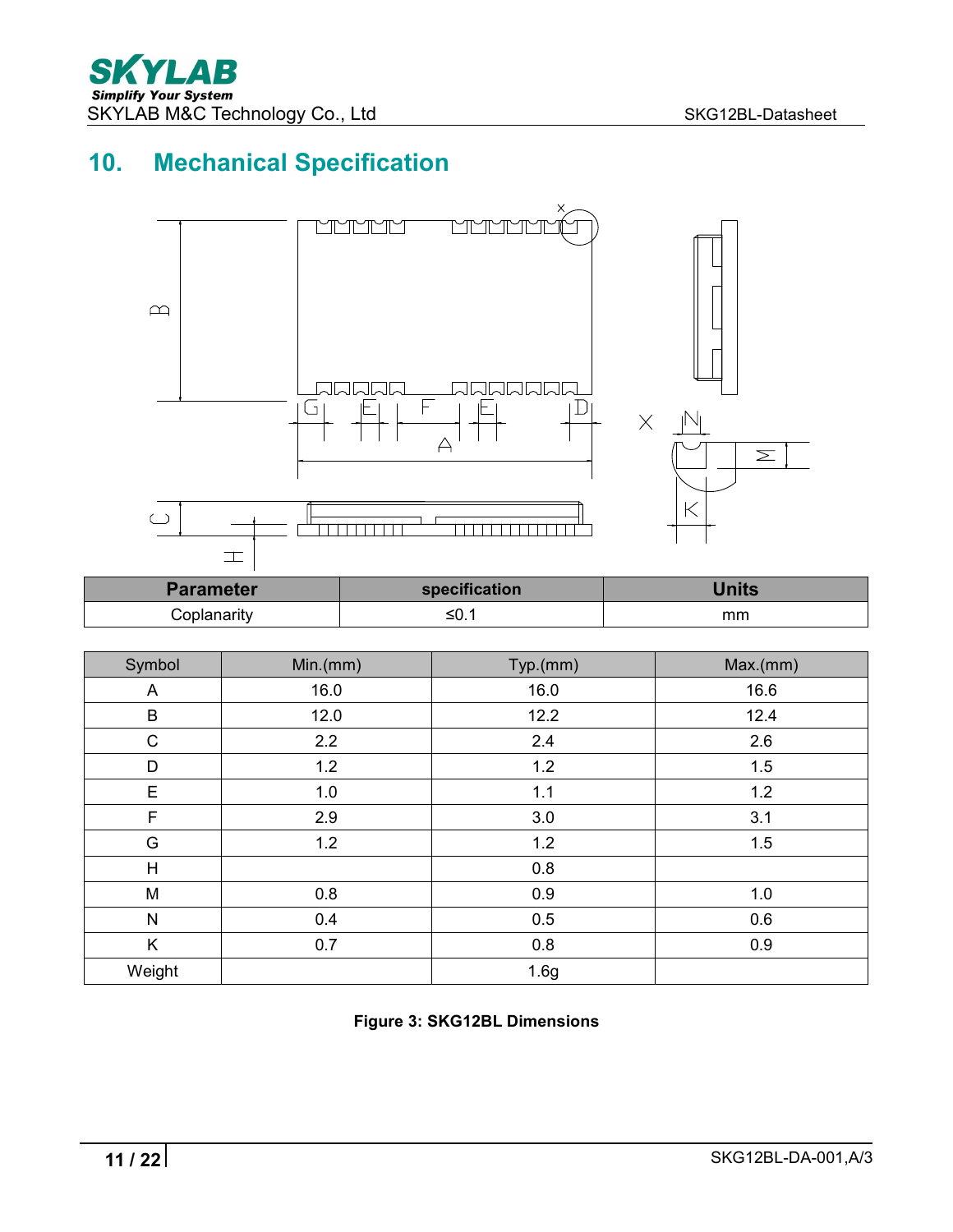#### **Recommend Layout**



**Figure 4: SKG12BL Footprint**

# **11. Reference design schematic**

<span id="page-11-0"></span>

**Figure 5: SKG12BL Typical Reference design schematic**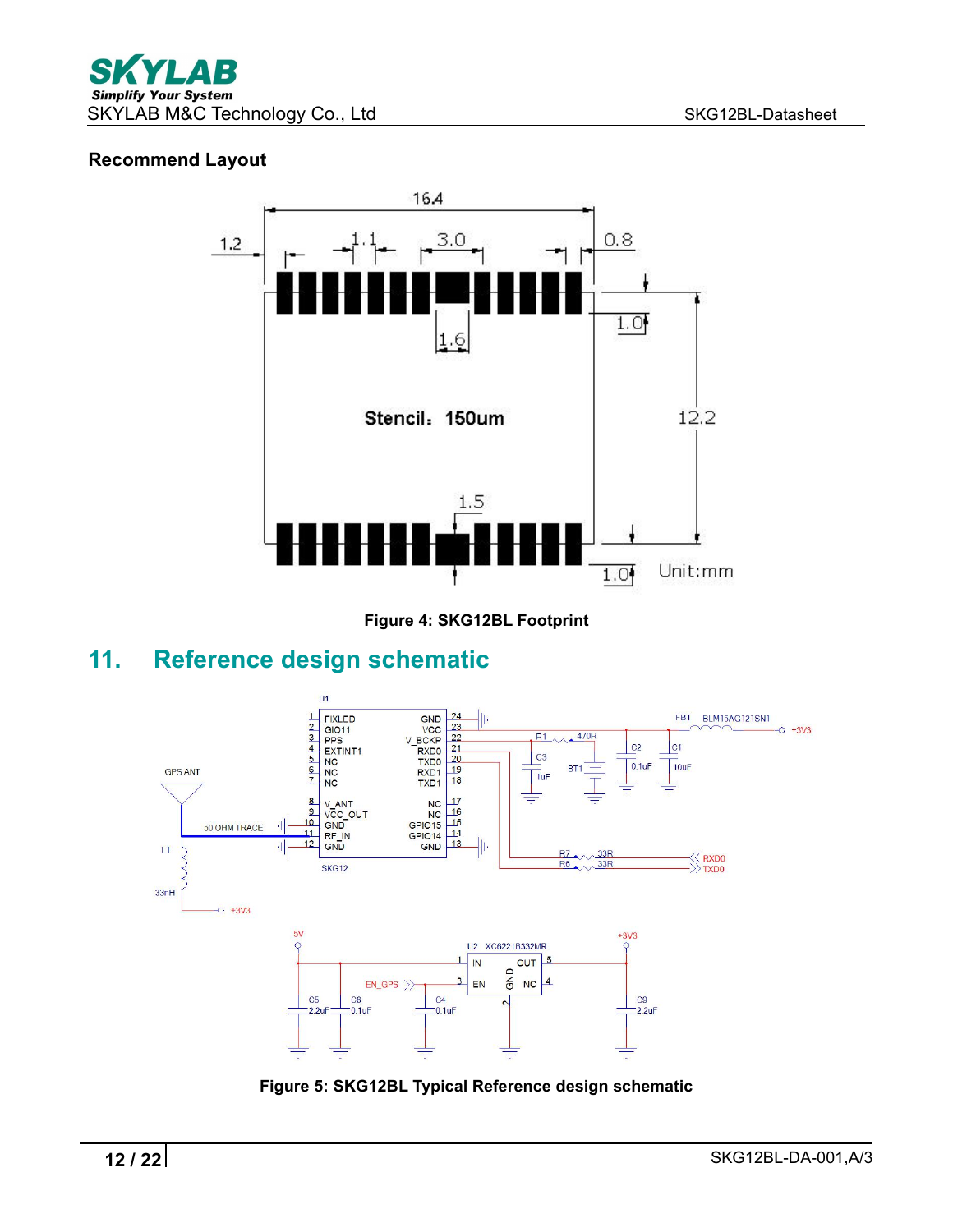# <span id="page-12-0"></span>**12. Packaging Specification**

SKG12BL modules are shipped in reel and with 1200 units per reel. Each tray is 'dry' package.

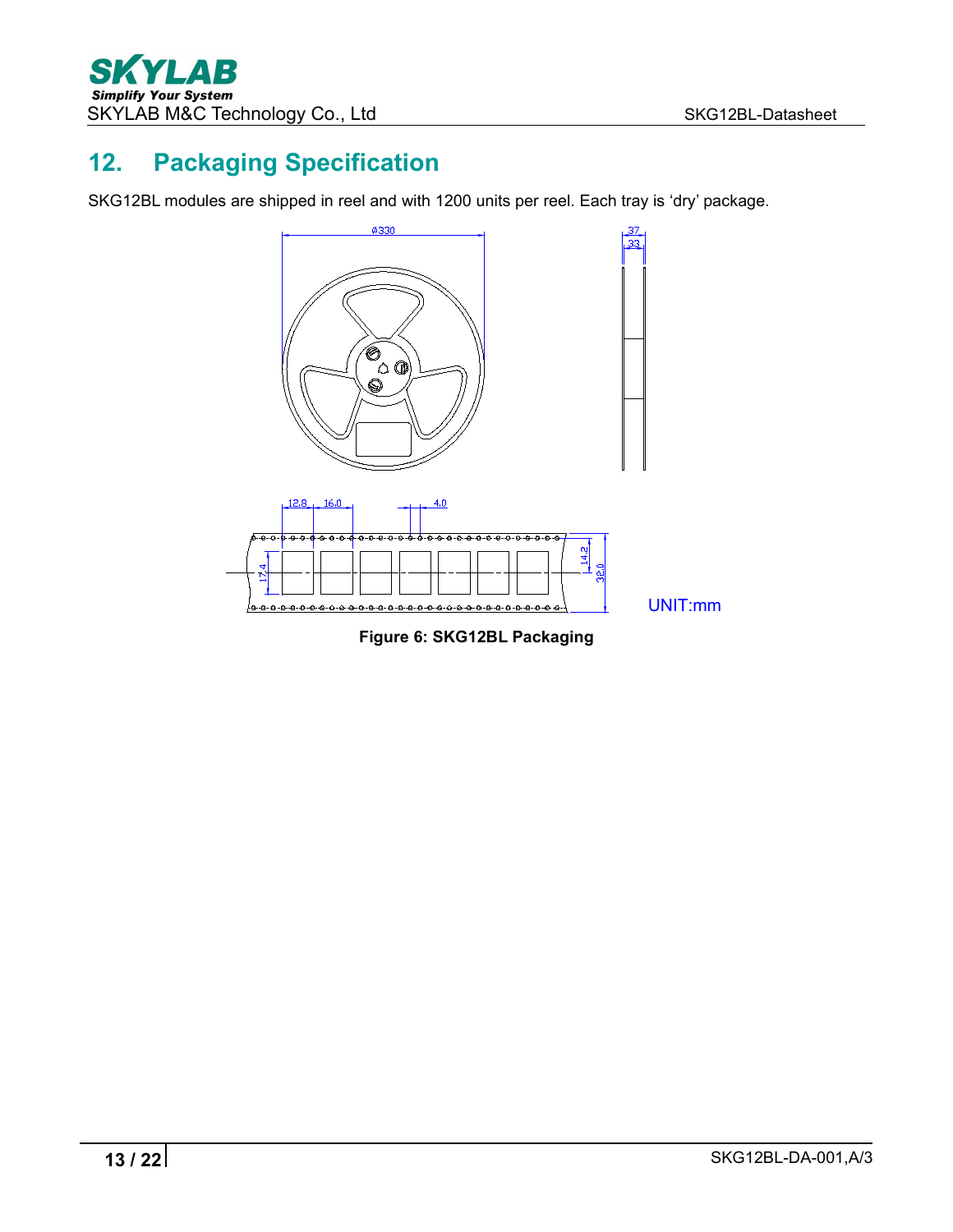# <span id="page-13-0"></span>**13. Manufacturing Process Recommendations**



**Figure 7: SKG12BL Typical Leadfree Soldering Profile**

**Note**: The final soldering temperature chosen at the factory depends on additional external factors like choice of soldering paste, size, thickness and properties of the baseboard, etc. Exceeding the maximum soldering temperature in the recommended soldering profile may permanently damage the module.

Soldering Paste: OM338 SAC405 / Nr.143714 (Cookson Electronics)

Alloy specification: Sn 95.5/ Ag 4/ Cu 0.5 (95.5% Tin/ 4% Silver/ 0.5% Copper)

## Melting Temperature: 217 °C

Stencil Thickness: 150um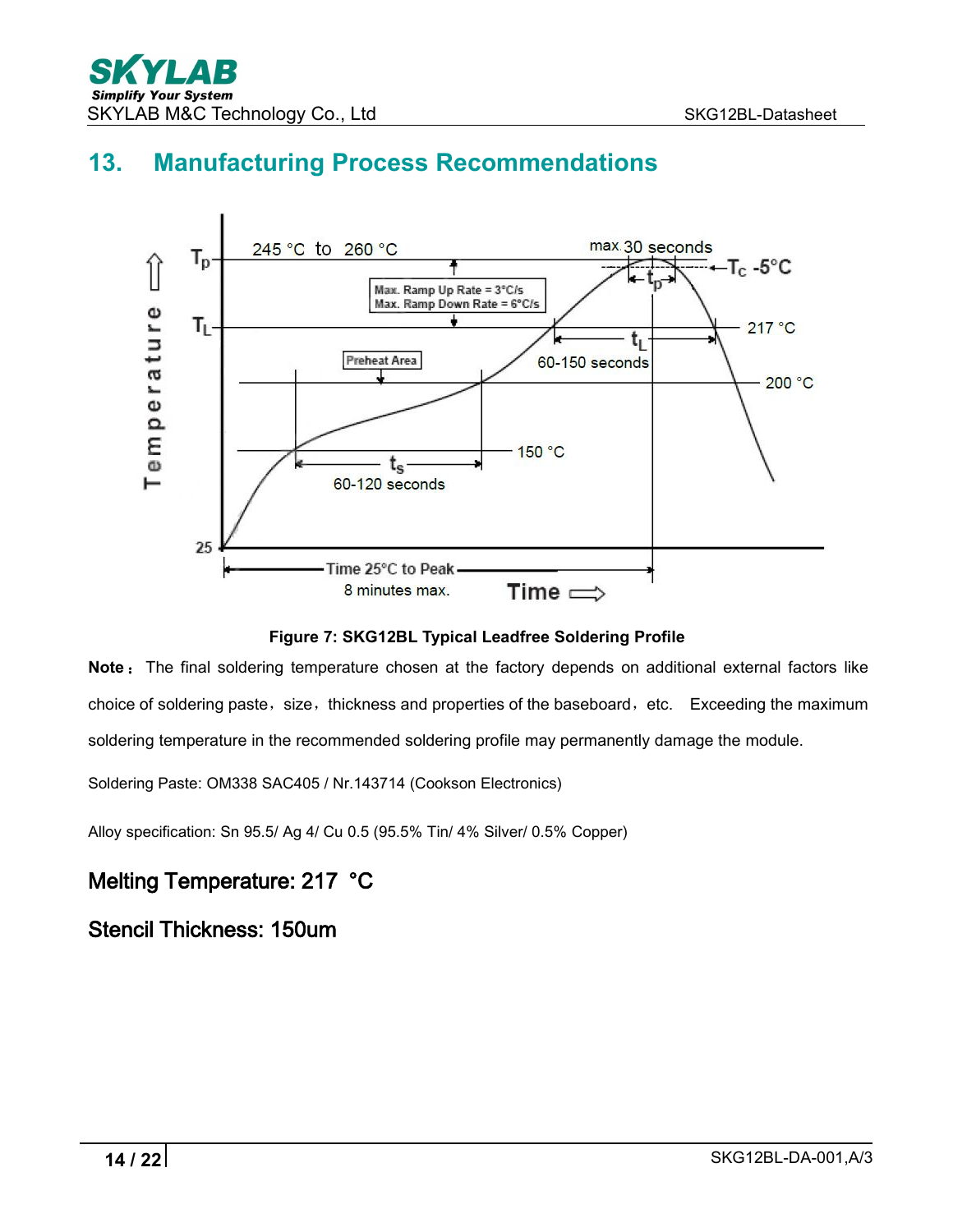# <span id="page-14-0"></span>**14. Software Protocol**

## <span id="page-14-1"></span>**NMEA 0183 Protocol**

The NMEA protocol is an ASCII-based protocol, Records start with a \$ and with carriage return/line feed. GPS specific messages all start with \$GPxxx where xxx is a three-letter identifier of the message data that follows. NMEA messages have a checksum, which allows detection of corrupted data transfers.

The Skylab SKG12BL supports the following NMEA-0183 messages:GGA, GLL, GSA, GSV, RMC VTG.

The module default NMEA-0183 output is set up GGA, GLL,GSA, GSV, RMC VTG , and default baud rate is set up 9600bps.

| <b>NMEA Record</b> | Description                            | Default |
|--------------------|----------------------------------------|---------|
| <b>GGA</b>         | Global positioning system fixed data   | Y       |
| <b>GLL</b>         | Geographic position-latitude/longitude | Υ       |
| <b>GSA</b>         | GNSS DOP and active satellites         | Υ       |
| GSV                | <b>GNSS</b> satellites in view         | Υ       |
| <b>RMC</b>         | Recommended minimum specific GNSS data | Y       |
| VTG                | Course over ground and ground speed    | Y       |

Table 1: NMEA-0183 Output Messages

## <span id="page-14-2"></span>**GGA-Global Positioning System Fixed Data**

This sentence contains the position, time and quality of the navigation fix.

See RMC for Fix Status, Fix Mode, Fix Date, Speed, and True Course.

See GSA for Fix Type, PDOP, and VDOP.

\$GPGGA,021514.000,2232.1799,N,11401.1823,E,1,6,1.25,84.0,M,-2.2,M,,\*74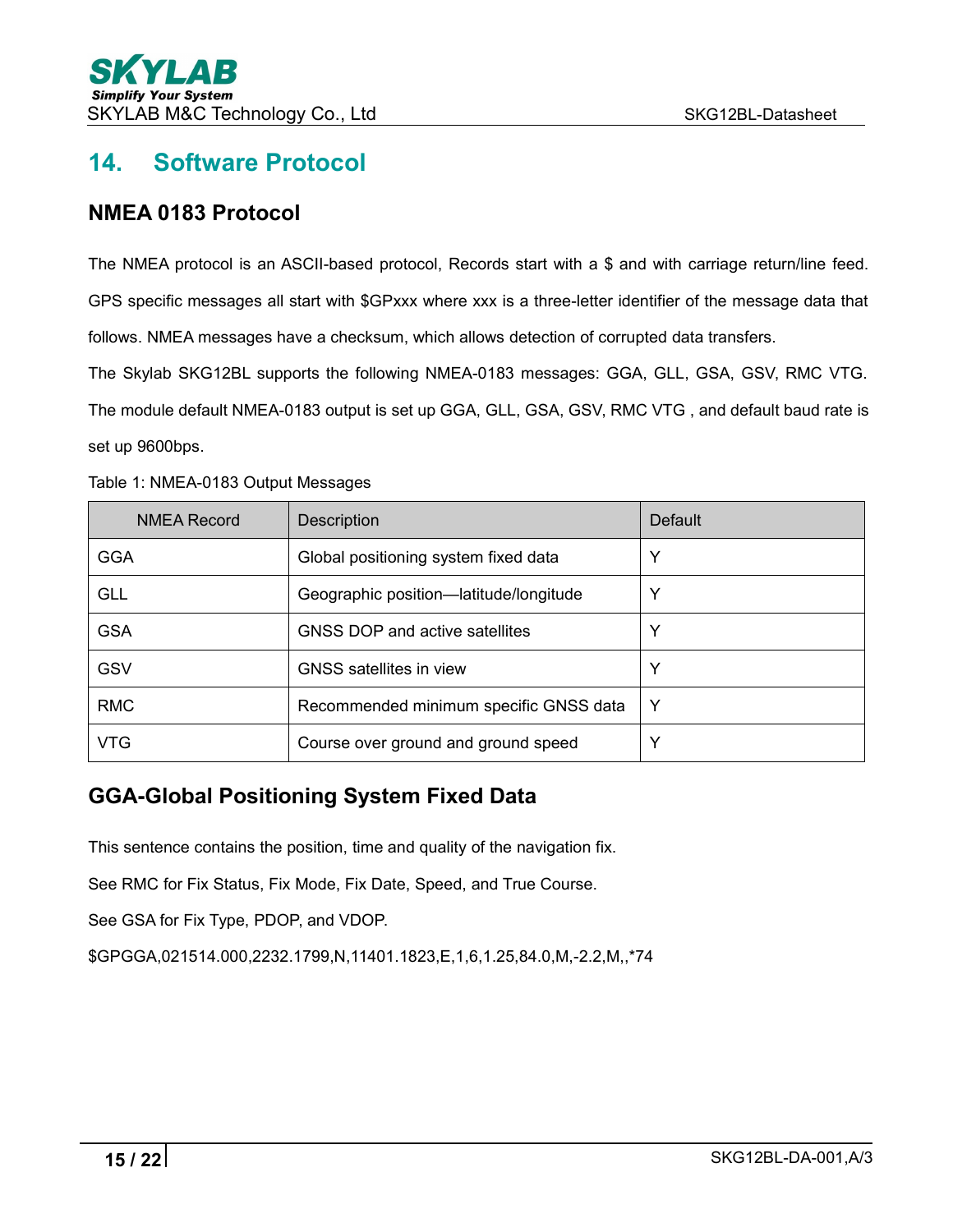#### Table 2: GGA Data Format

| Name                          | Example               | <b>Units</b> | Description                             |
|-------------------------------|-----------------------|--------------|-----------------------------------------|
| Message ID                    | \$GPGGA               |              | GGA protocol header                     |
| <b>UTC Position</b>           | 021514.000            |              | hhmmss.sss                              |
| Latitude                      | 2232.1799             |              | ddmm.mmmm                               |
| N/S indicator                 | N                     |              | N=north or S=south                      |
| Longitude                     | 11401.1823            |              | dddmm.mmmm                              |
| E/W Indicator                 | E                     |              | E=east or W=west                        |
| <b>Position Fix Indicator</b> | 1                     |              | See Table 2-1                           |
| <b>Satellites Used</b>        | 6                     |              | Range 0 to 12                           |
| <b>HDOP</b>                   | 1.25                  |              | <b>Horizontal Dilution of Precision</b> |
| <b>MSL Altitude</b>           | 84.0                  | meters       | Altitude (referenced to the Ellipsoid)  |
| AltUnit                       | M                     | meters       | <b>Altitude Unit</b>                    |
| GeoSep                        | $-2.2$                | meters       | <b>Geoidal Separation</b>               |
| GeoSepUnit                    | M                     | meters       | <b>Geoidal Separation Unit</b>          |
| Age of Diff.Corr.             | <null></null>         | second       | Null fields when it is not Used         |
| Diff.Ref.Station ID           | <null></null>         |              | Null fields when it is not Used         |
| Checksum                      | $*74$                 |              |                                         |
| <b>EOL</b>                    | $<$ CR $>$ $<$ LF $>$ |              | End of message termination              |

#### Table 2-1: Position Fix Indicators

| Value | <b>Description</b>                    |
|-------|---------------------------------------|
|       | Fix not available or invalid          |
|       | GPS SPS Mode, fix valid               |
|       | Differential GPS, SPS Mode, fix valid |
|       | GPS PPS Mode, fix valid               |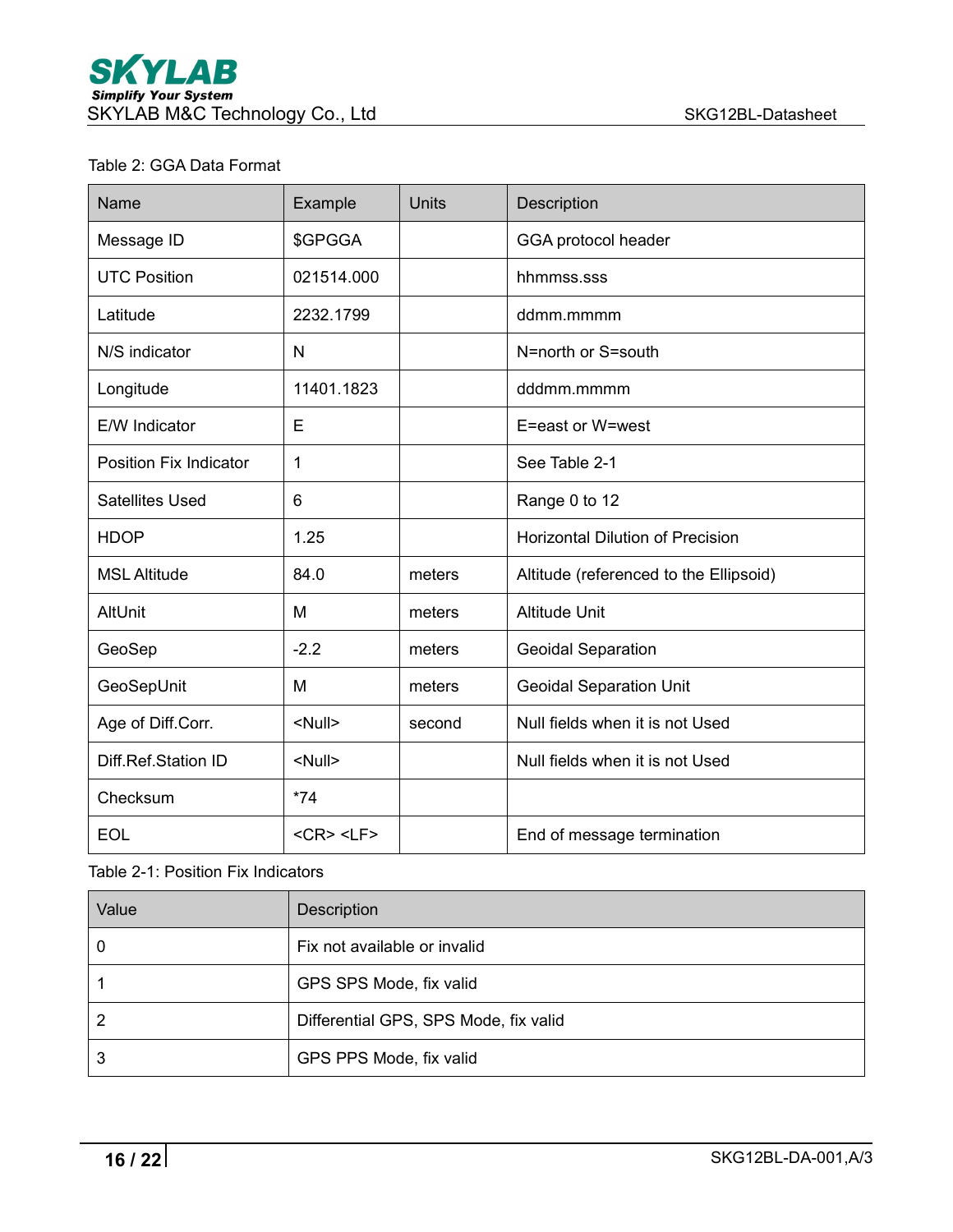## <span id="page-16-0"></span>**GLL-Geographic Position – Latitude/Longitude**

This sentence contains the fix latitude and longitude.

\$GPGLL,2232.1799,N,11401.1824,E,021513.000,A,A\*50

Table 3: GLL Data Format

| Name                | Example               | <b>Units</b> | Description                            |
|---------------------|-----------------------|--------------|----------------------------------------|
| Message ID          | \$GPGLL               |              | GLL protocol header                    |
| Latitude            | 2232.1799             |              | ddmm.mmmm                              |
| N/S Indicator       | N                     |              | N=north or S=south                     |
| Longitude           | 11401.1824            |              | dddmm.mmmm                             |
| E/W Indicator       | E                     |              | E=east or W=west                       |
| <b>UTC Position</b> | 021513.000            |              | hhmmss.sss                             |
| <b>Fix Status</b>   | A                     |              | A=data valid or V=data not valid       |
| Fix Mode            | A                     |              | A=autonomous, N = No fix, D=DGPS, E=DR |
| Checksum            | $*50$                 |              |                                        |
| <b>EOL</b>          | $<$ CR $>$ $<$ LF $>$ |              | End of message temination              |

## <span id="page-16-1"></span>**GSA-GNSS DOP and Active Satellites**

This sentence contains the mode of operation, type of fix, PRNs of the satellites used in the solution

as well as PDOP, HDOP and VDOP.

\$GPGSA,A,3,26,05,18,15,27,29,,,,,,,1.52,1.25,0.87\*0F

Table 4: GSA Data Format

| Name    | Example | <b>Units</b> | <b>Description</b>  |
|---------|---------|--------------|---------------------|
| Message | \$GPGSA |              | GSA protocol header |
| Mode 1  | A       |              | See Table 4-2       |
| Mode 2  | 2<br>J  |              | See Table 4-1       |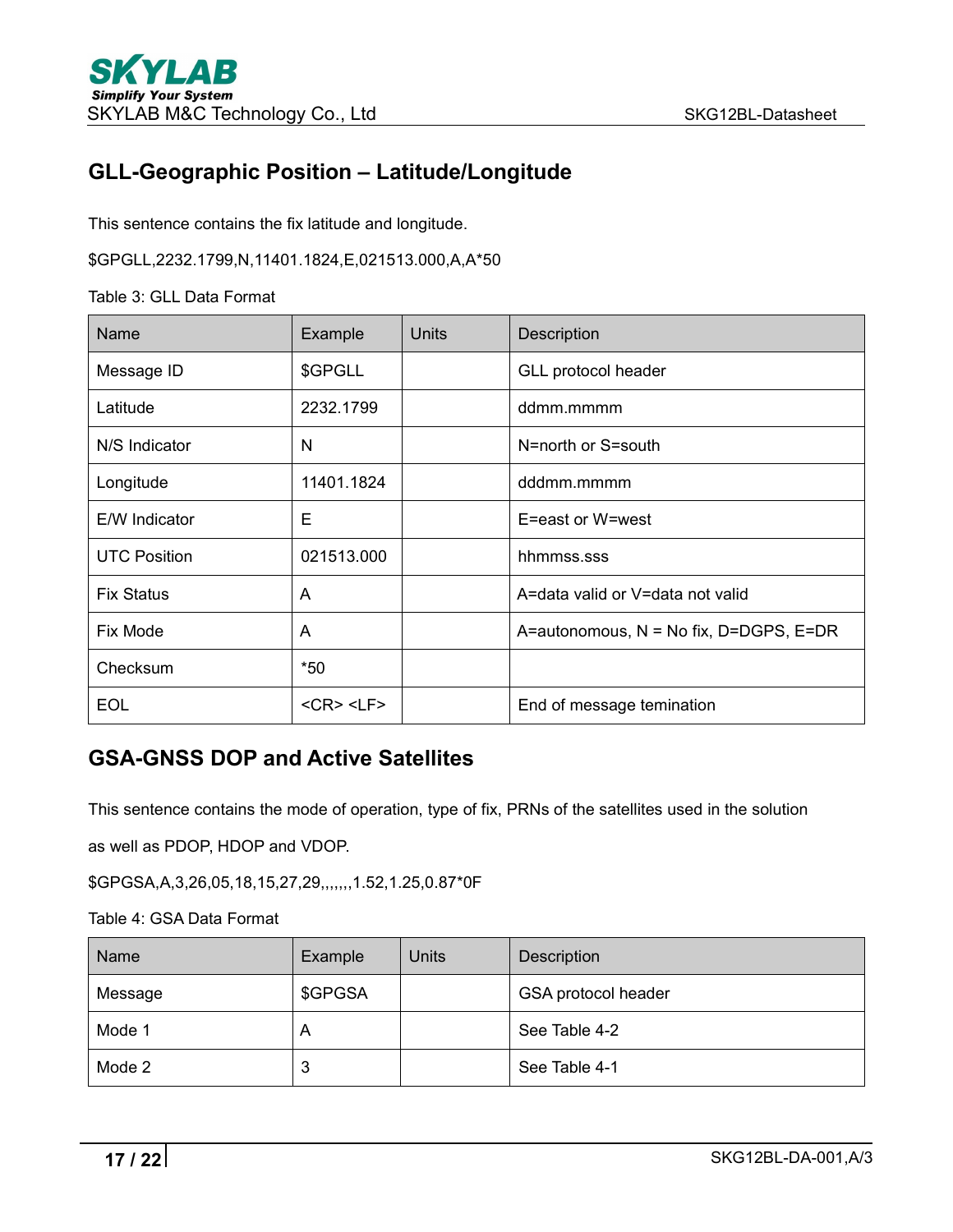| ID of satellite used | 26                    | Sy on Channel 1                              |
|----------------------|-----------------------|----------------------------------------------|
| ID of satellite used | 05                    | Sy on Channel 2                              |
| .                    | .                     | .                                            |
| ID of satellite used | <null></null>         | Sv on Channel 12 (Null fields when it is not |
|                      |                       | Used)                                        |
| <b>PDOP</b>          | 1.52                  | <b>Position Dilution of Precision</b>        |
| <b>HDOP</b>          | 1.25                  | <b>Horizontal Dilution of Precision</b>      |
| <b>VDOP</b>          | 0.87                  | <b>Vertical Dilution of Precision</b>        |
| Checksum             | $*0F$                 |                                              |
| <b>EOL</b>           | $<$ CR $>$ $<$ LF $>$ | End of message termination                   |

Table 4-1: Mode 1

| Value | Description       |  |  |
|-------|-------------------|--|--|
|       | Fix not available |  |  |
| 2     | 2D Fix            |  |  |
| 3     | 3D Fix            |  |  |

#### Table 4-2: Mode 2

| Value | Description                                     |
|-------|-------------------------------------------------|
| M     | Manual-forced to operate in 2D or 3D mode       |
|       | Automatic-allowed to automatically switch 2D/3D |

## <span id="page-17-0"></span>**GSV-GNSS Satellites in View**

This sentence contains the PRNs, azimuth, elevation, and signal strength of all satellites in view.

\$GPGSV,3,1,12,15,79,333,42,42,50,127,,29,45,263,44,02,36,124,30\*7E

\$GPGSV,3,2,12,26,36,226,34,05,35,046,22,27,33,161,29,21,16,319,\*7D

\$GPGSV,3,3,12,10,15,066,31,18,14,285,45,24,12,319,15,08,09,047,18\*7E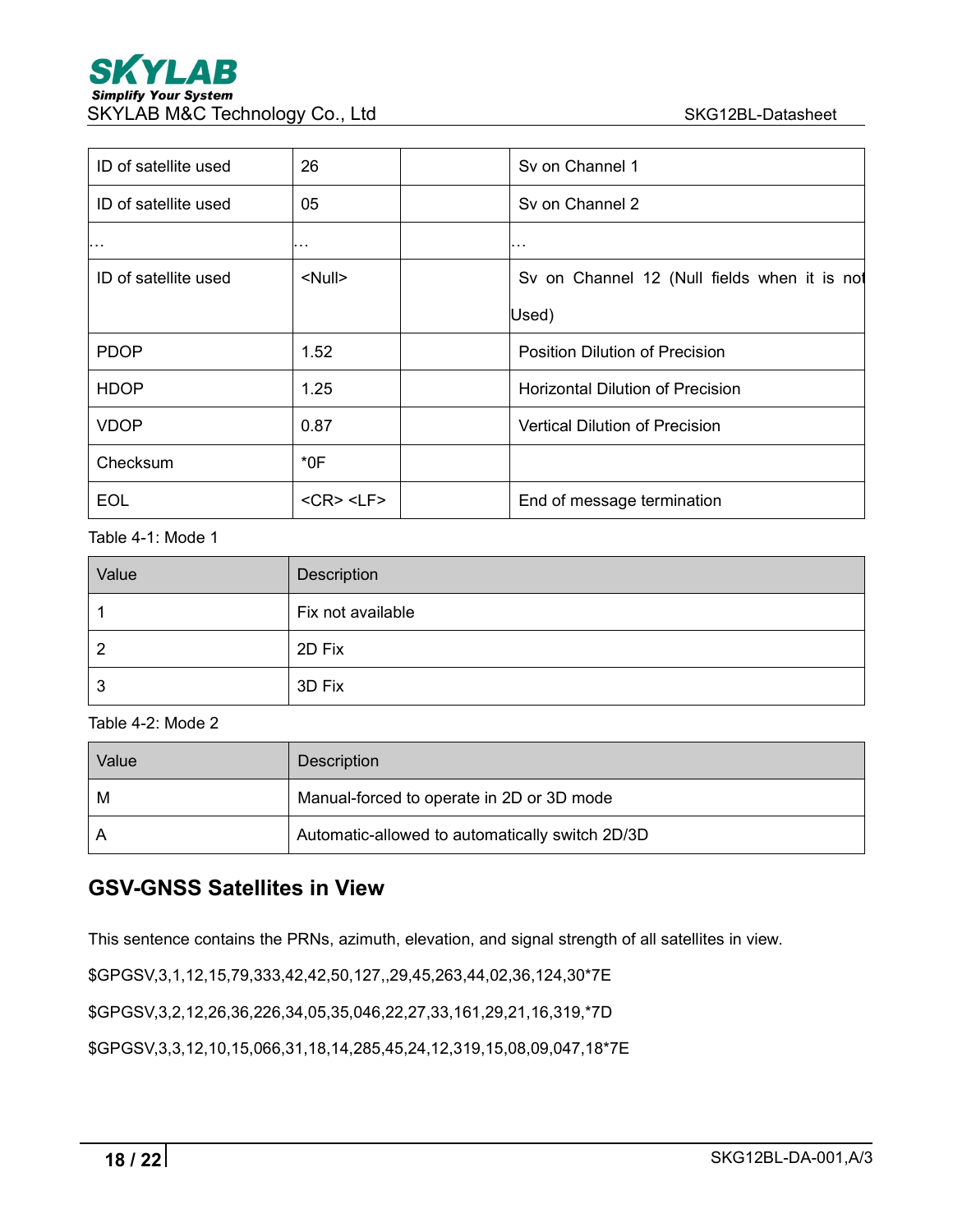#### Table 5: GSV Data Format

| Name               | Example               | <b>Units</b> | Description                                  |
|--------------------|-----------------------|--------------|----------------------------------------------|
| Message ID         | \$GPGSV               |              | GSV protocol header                          |
| Number of Message  | 3                     |              | Total number of GSV sentences (Range 1 to 3) |
| Message Number     | $\mathbf 1$           |              | Sentence number of the total (Range 1 to 3)  |
| Satellites in View | 12                    |              | Number of satellites in view                 |
| Satellite ID       | 15                    |              | Channel 1(Range 01 to 32)                    |
| Elevation          | 79                    | degrees      | Channel 1(Range 00 to 90)                    |
| Azinmuth           | 333                   | degrees      | Channel 1(Range 000 to 359)                  |
| SNR(C/NO)          | 42                    | $dB-Hz$      | Channel 1(Range 00 to 99, null when not      |
|                    |                       |              | tracking)                                    |
| $\cdots$           |                       |              | $\cdots$                                     |
| Satellite ID       | 02                    |              | Channel 4(Range 01 to 32)                    |
| Elevation          | 36                    | degrees      | Channel 4(Range 00 to 90)                    |
| Azimuth            | 124                   | degrees      | Channel 4(Range 000 to 359)                  |
| SNR(C/NO)          | 30                    | $dB-Hz$      | Channel 4(Range 00 to 99, null when not      |
|                    |                       |              | tracking)                                    |
| Checksum           | $*7E$                 |              |                                              |
| <b>EOL</b>         | $<$ CR $>$ $<$ LF $>$ |              | End of message termination                   |

Depending on the number of satellites tracked multiple messages of GSV data may be required.

## <span id="page-18-0"></span>**RMC-Recommended Minimum Specific GNSS Data**

This sentence contains the recommended minimum fix information.

See GGA for Fix Quality, Sats Used, HDOP, Altitude, Geoidal Separation, and DGPS data.

See GSA for Fix Type, PDOP and VDOP.

\$GPRMC,023345.000,A,2232.1767,N,11401.1953,E,0.18,151.55,100410,,,A\*6B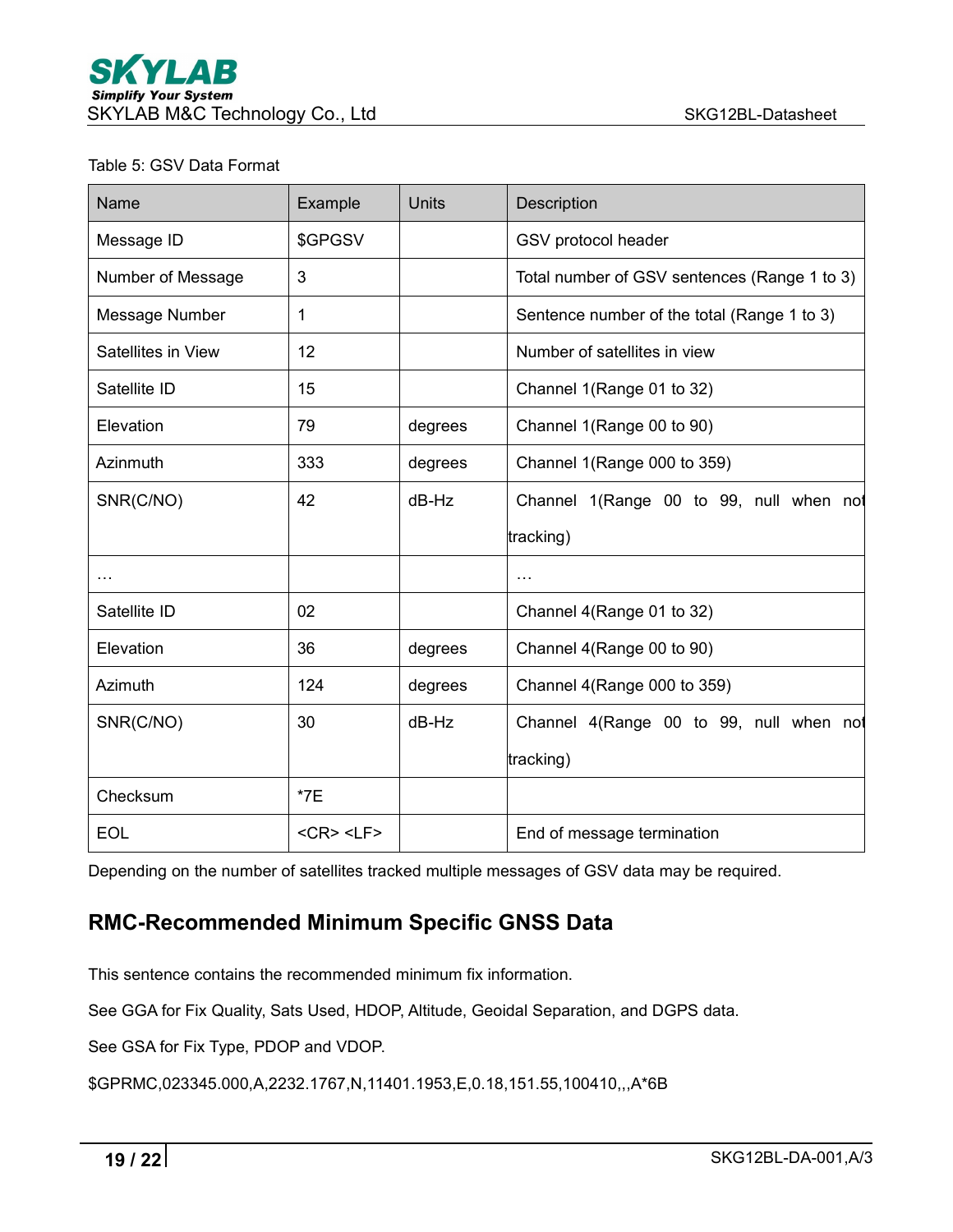#### Table 6: RMC Data Format

| Name                         | Example               | <b>Units</b> | Description                                  |
|------------------------------|-----------------------|--------------|----------------------------------------------|
| Message ID                   | \$GPRMC               |              | RMC protocol header                          |
| <b>UTS Position</b>          | 023345.000            |              | hhmmss.sss                                   |
| <b>Status</b>                | A                     |              | A=data valid or V=data not valid             |
| Latitude                     | 2232.1767             |              | ddmm.mmmm                                    |
| N/S Indicator                | N                     |              | N=north or S=south                           |
| Longitude                    | 11401.1953            |              | dddmm.mmmm                                   |
| E/W Indicator                | Е                     |              | E=east or W=west                             |
| Speed Over Ground            | 0.18                  | Knots        |                                              |
| <b>Course Over Ground</b>    | 151.55                | Degrees      | <b>True Course</b>                           |
| Date(UTC)                    | 100410                |              | ddmmyy                                       |
| Magnetic variation           | <null></null>         | Degrees      | Null fields when it is not Used              |
| Magnetic Variation Direction | <null></null>         |              | E=east or W=west (Null fields when it is not |
|                              |                       |              | Used)                                        |
| Fix Mode                     | A                     |              | A=autonomous, N = No fix, D=DGPS, E=DR       |
| Checksum                     | $*6B$                 |              |                                              |
| <b>EOL</b>                   | $<$ CR $>$ $<$ LF $>$ |              | End of message termination                   |

# <span id="page-19-0"></span>**VTG-Course Over Ground and Ground Speed**

This sentence contains the course and speed of the navigation solution.

\$GPVTG,148.81,T,,M,0.13,N,0.24,K,A\*3D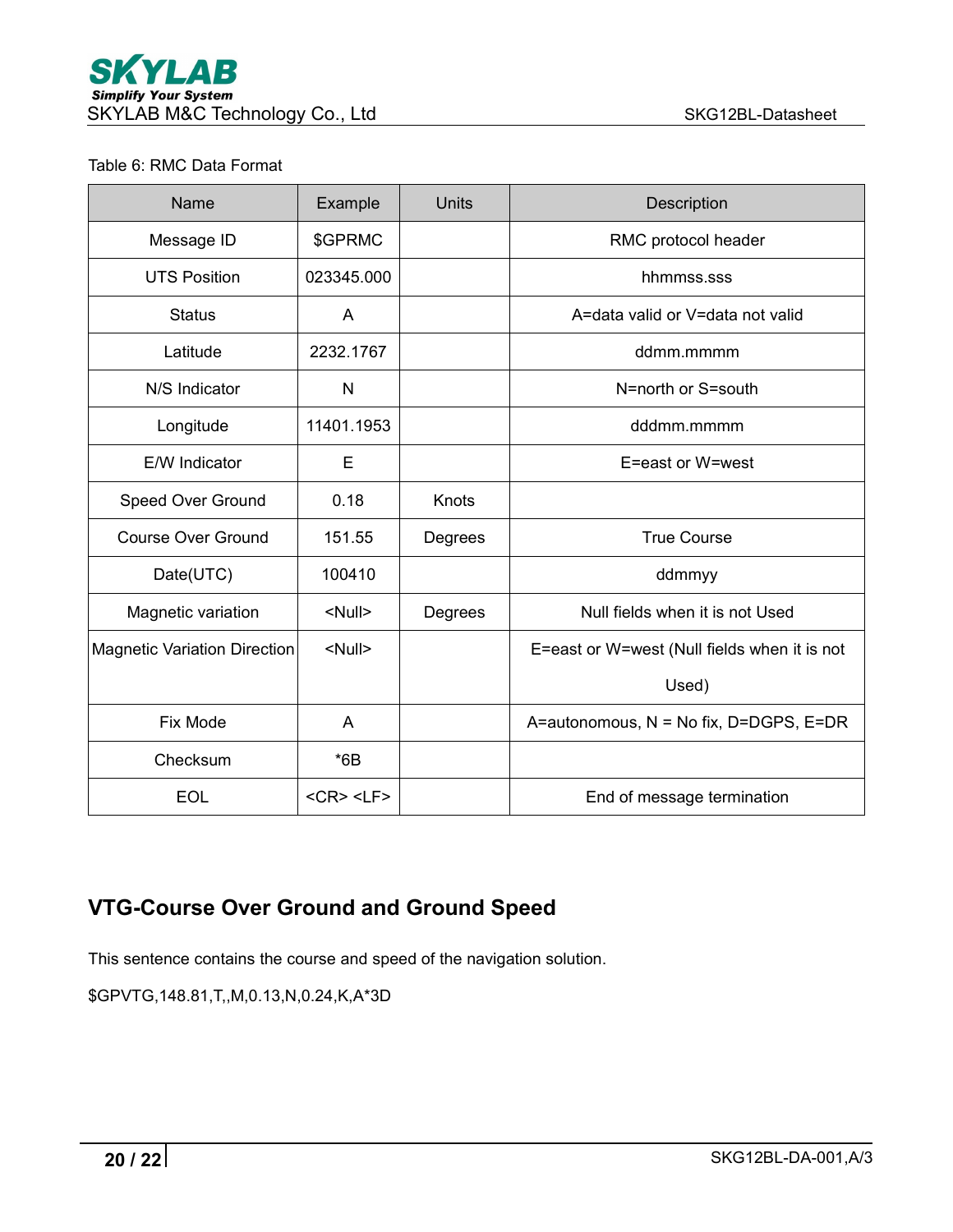#### Table 7: VTG Data Format

| Name              | Example               | <b>Units</b> | Description                                       |
|-------------------|-----------------------|--------------|---------------------------------------------------|
| Message ID        | \$GPVTG               |              | VTG protocol header                               |
| <b>Tcourse</b>    | 148.81                | Degrees      | <b>True Course</b>                                |
| Reference         | т                     |              | $T = True$                                        |
| Mcourse           | <null></null>         | Degrees      | Magnetic Course (Null fields when it is not Used) |
| Reference         | M                     |              | M = Magnetic (Null fields when it is not Used)    |
| Speed over ground | 0.13                  | Knots        | Nautical Miles per Hour                           |
| Units             | $\mathsf{N}$          |              | Knots                                             |
| Speed over ground | 0.24                  | Km/hr        | in Kilometers per Hour                            |
| <b>Units</b>      | K                     |              | Kilometer per hour                                |
| Mode              | A                     |              | A=Autonomous, N=No fix, D=DGPS, E=DR              |
| Checksum          | $*3D$                 |              |                                                   |
| <b>EOL</b>        | $<$ CR $>$ $<$ LF $>$ |              | End of message termination                        |

## <span id="page-20-0"></span>**CMD List**

| <b>CMD TYPE</b>          | <b>CMD Example:</b>                        |
|--------------------------|--------------------------------------------|
| <b>Hot Restart</b>       | \$PMTK101*32 <cr><lf></lf></cr>            |
| Warm Restart             | \$PMTK102*31 <cr><lf></lf></cr>            |
| <b>Cold Restart</b>      | \$PMTK103*30 <cr><lf></lf></cr>            |
| <b>Full Cold Restart</b> | \$PMTK104*37 <cr><lf></lf></cr>            |
| Set baud rate            | \$PMTK251, baudrate*CRC <cr><lf></lf></cr> |